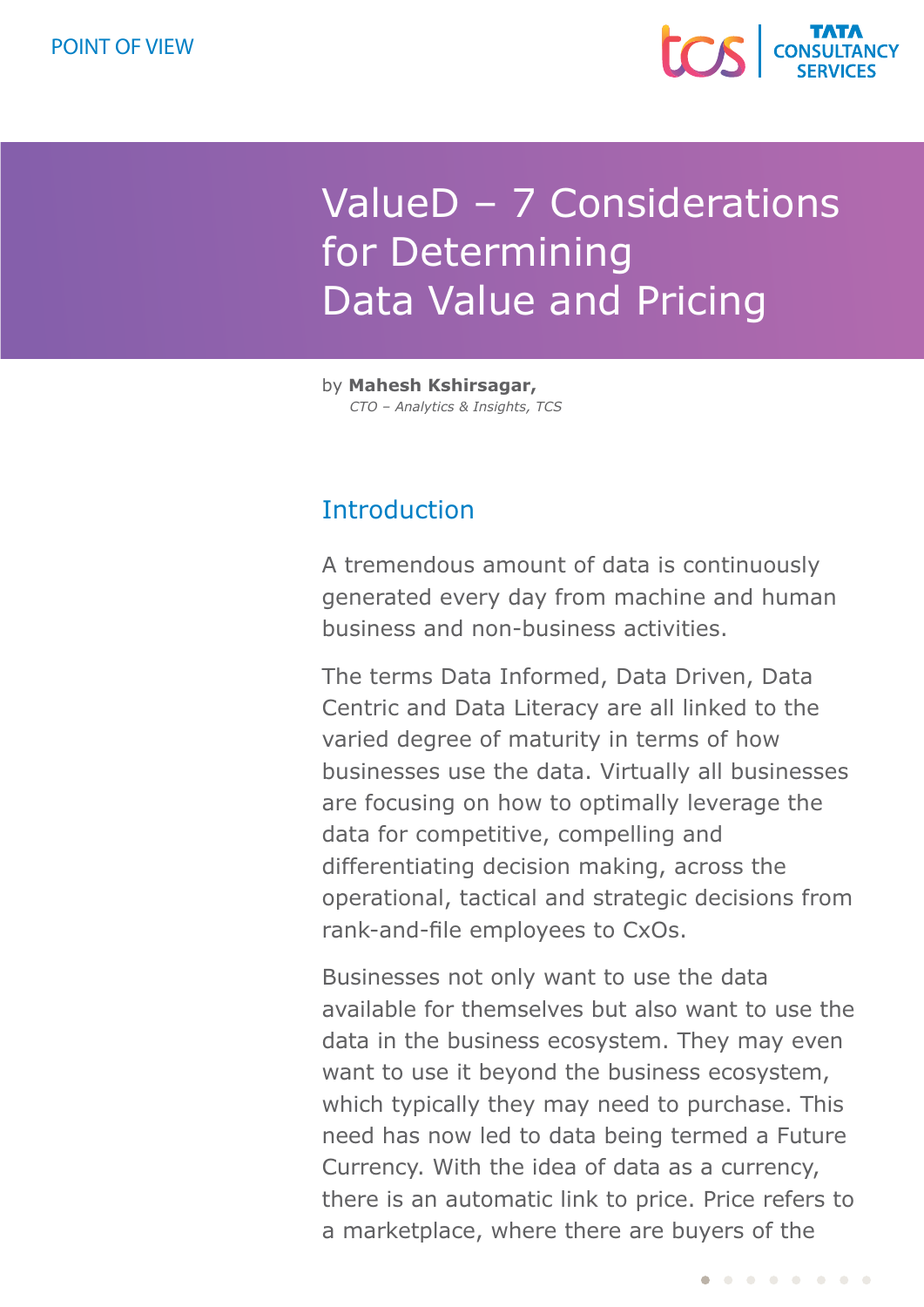

data, and sellers of the data. However, it can be challenging to determine how sellers of the data price their data—the bid price—and similarly, how do buyers arrive at the offer price (the price at which they are willing to buy the data).

Data pricing has a number of dimensions from the seller and buyer perspectives. There is inherent subjectivity associated with it as there are a number of qualitative dimensions, which are contextual.

While these qualitative aspects cannot be eliminated, they can be significantly reduced to bring in more objectivity in pricing of the data. The seven considerations highlighted in this article around data pricing demonstrate how businesses can build a necessary framework to price data, both from the perspective of the seller (offer price) and the buyer (bid price).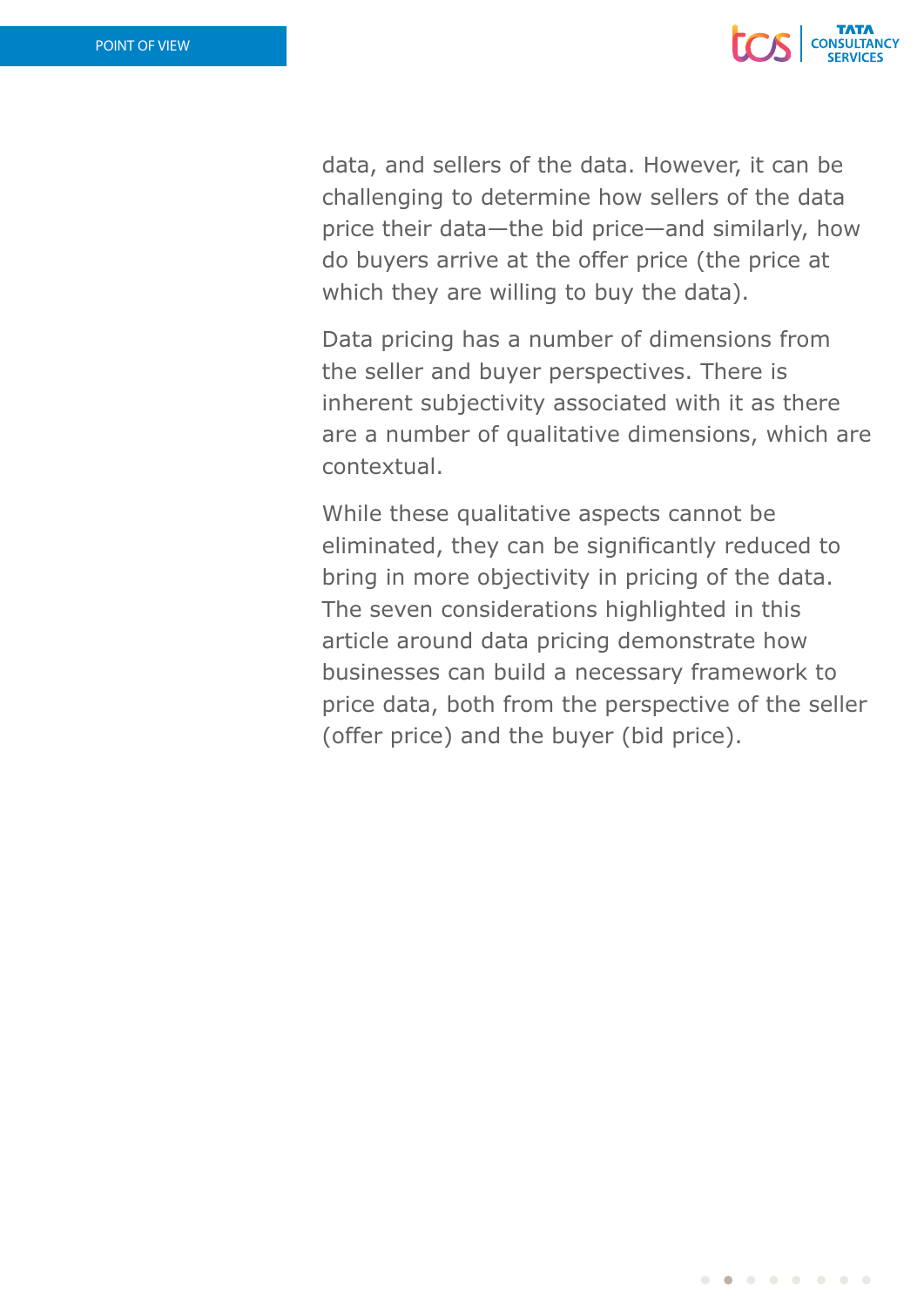

# Typical considerations: the 7 Ps for data pricing

The typical considerations for data pricing can be categorized in seven sets: Primitive, Property, Purpose, Positioning – Seller, Positioning – Buyer, Pact and Parameters. Examining these seven Ps in detail can bring in the desired level of objectivity in data pricing.

## **Primitive**

The primitive consideration refers to category, source and velocity of the data.

They are three types of category: transactional data, managed through various business IT applications; master data supporting the business IT applications; and reference data, which is needed by the business operations.

The next dimension to category data is determining whether it is generated or authored by the business itself, or if the business has obtained it from an external source. Typically, when businesses obtain data from external sources, they often need to curate the data for their purpose before they can productively use it.

Velocity of the data is the other important dimension within this consideration. It refers to determining if the data is constant, meaning it does not change with time, or if it is dynamic, that is, it changes with time.

### **Property**

The property consideration addresses if the data is selfdefining, i.e., can the data be understood without involving the creator of the data or subject matter expert associated with the creation of the data?

The self-defining aspect of the data differs when it is structured data vis-à-vis or when it is unstructured data.

For structured data, it is important that it has metadata associated with it both the technical and business metadata. It is also important to consider availability of measurement metrics like completeness of the data, correctness of the data, consistency of the data, and currency of the data (is it the latest data). Business data often goes through a series of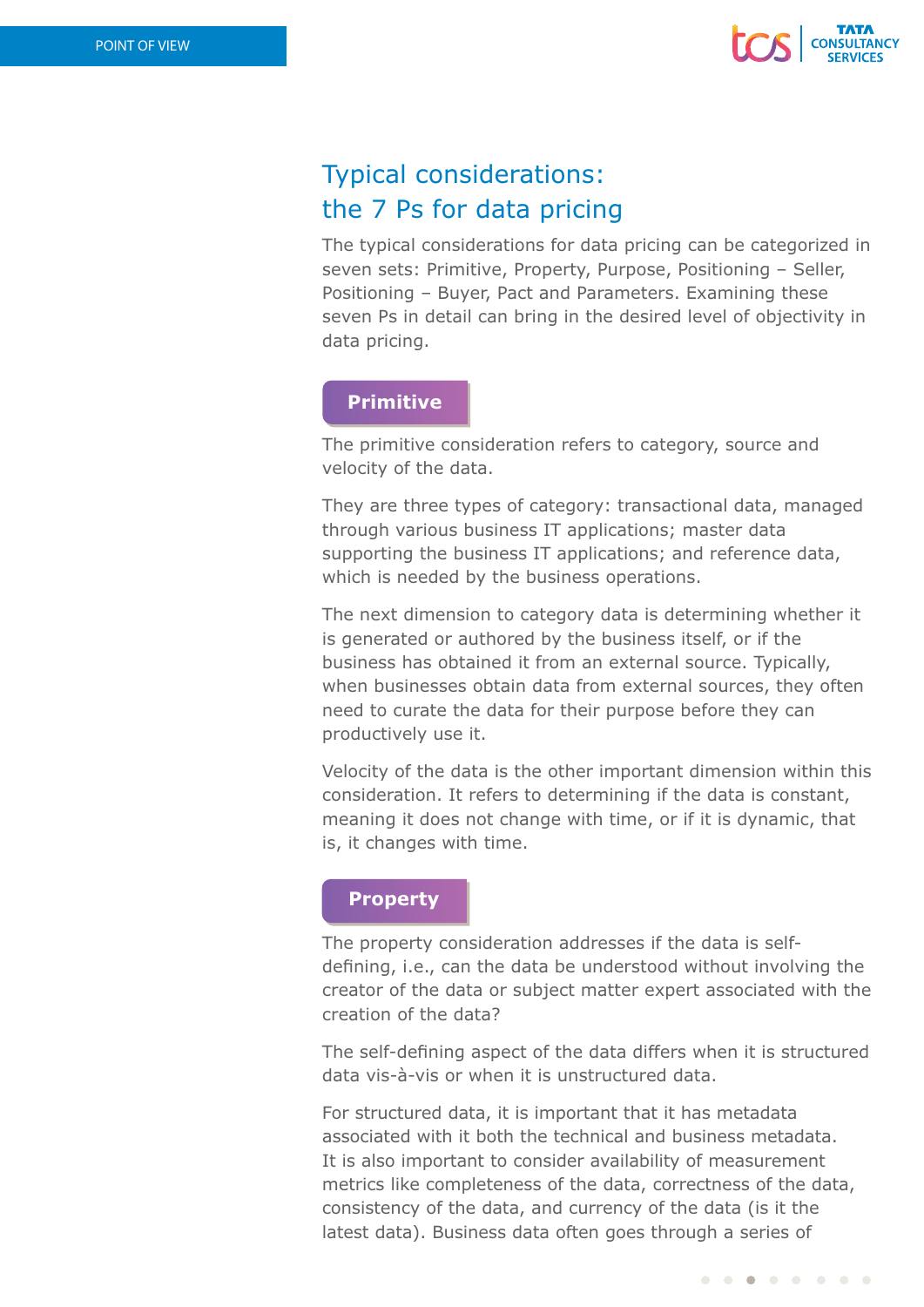

changes while it is processed by IT applications, and thus availability of data lineage is also key in understanding that data.

When it comes to unstructured data, semantics of the data (i.e. meaning of the data), ontology of the data, (i.e., about the properties of the data and relationship between various concepts present in the data), and representation in an easyto-understand knowledge graph, if needed, become important considerations.

#### **Purpose**

The next critical aspect driving value of the data is the purpose – that is, the business benefits this data can deliver. The benefits can be a one-time benefit, such as the information on a background check for candidate employment. The benefits can also be constant, such as knowing the current credit details of buyers while selling products/services on credit. The benefits can diminish with time, like the past credit history of the buyer as time passes. Or the benefits can increase with time; for example, as the business grows, underutilized data gets utilized and more effectively.

Another dimension to data value is linked to the focus of the benefits derived. The benefits can include:

- $\blacksquare$  Workforce efficacy to achieve higher productivity and predictability of the workforce.
- Increased top-line and/or improved bottom line to contribute to financial performance.
- Customer experience to directly impact business outcomes.
- <sup>n</sup> Adhering to compliance norms to help eliminate or significantly reduce financial loss and/or loss of reputation.

#### **Positioning - Seller**

Another consideration is seller positioning. For the seller to arrive at the bid price of the data, it is important to understand the demand-supply situation.

The seller, who has monopoly, can demand a premium whereas the seller facing open competition will have to price the data at the most competitive price points. In the case of limited competition, the price is typically dependent on the negotiation ability of the seller.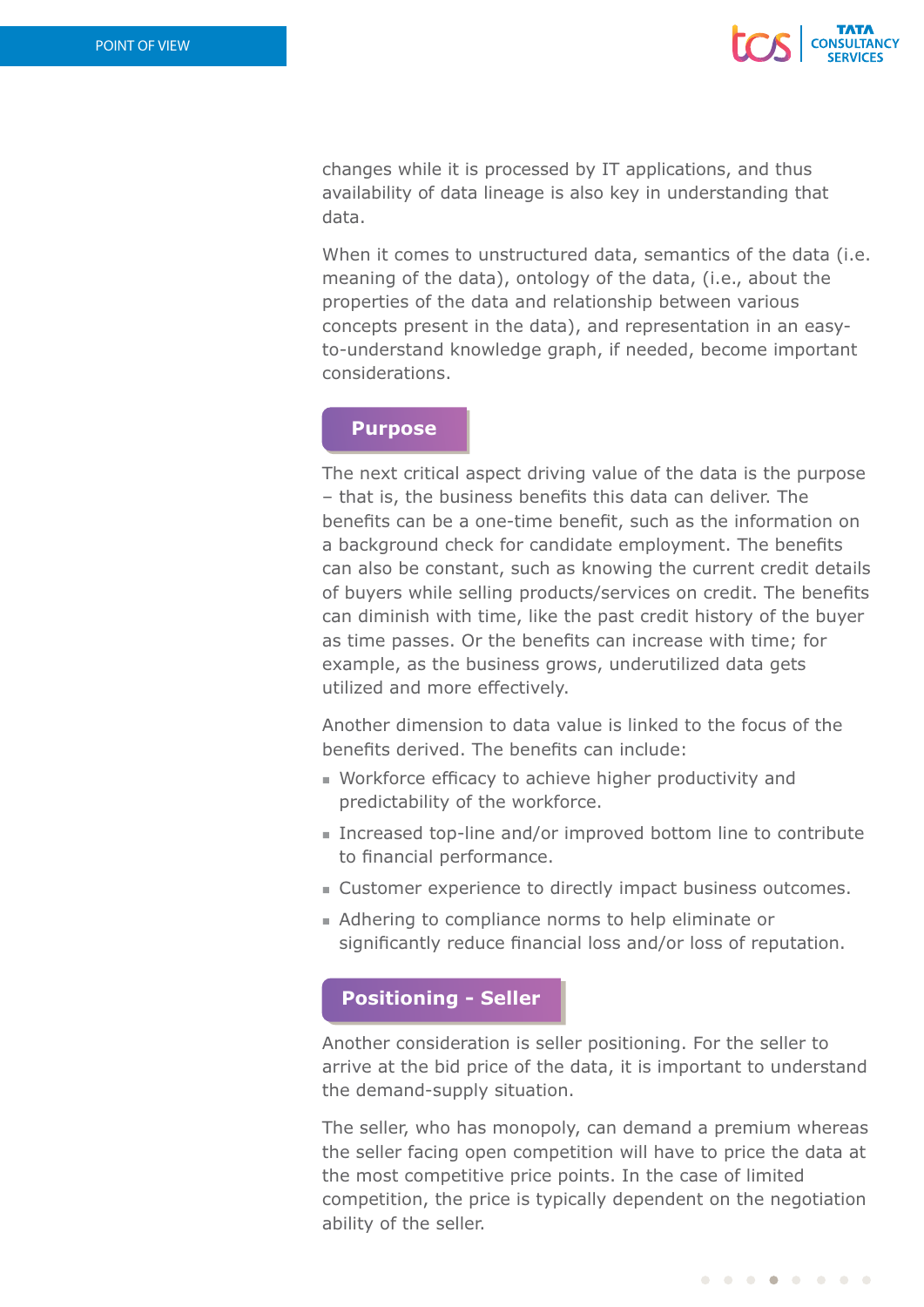

The next criteria driving data value is its uniqueness in terms of its applicability. For example, whether the data is applicable only to a specific business process, or to a single industry, or whether the data is applicable across industries will drive its value. Whereas the value of the data, which is specific for a customer, will be driven by the need and availability equation.

The next aspect is the inventory cost to host the data. It is not really about the hardware storage cost, but the cost associated for being compliant and enabled to continually sell that data.

Merit is another important dimension. When the usefulness of the data is proven through customer testimonials, that data has more credibility than data carrying a perceived credibility basis on the hypothesis put forward by the seller of the data.

#### **Positioning - Buyer**

When considering buyer positioning, it is once again useful to understand the demand-supply situation driving the buyer to arrive at the offer price for the data.

The buyer must necessarily consider how the data will impact its business. Will it enhance the internal operational efficacy, or will it lead to increased competitiveness? Or would it lead to differentiation in products/services offered?

Data usage also plays an important role. Is the data needed at a granular level, i.e., for specific values of the data, or it is enough to only know about the pattern, correlations, trends in the data?

The next important thing for the buyer is the opportunity cost. It can be considered as the cost needed to create the data, which the buyer does not have today, and the business impact it will have because the buyer does not have the required data.

For the buyer, exploiting the data to its fullest is another consideration. And hence, it is important for the buyer to understand how the data is formatted and if it allows interoperability. In addition, can the data usage be repeated once the buyer is in possession of the data, and once the buyer experiences the first benefit from that data?

. . . . . . . .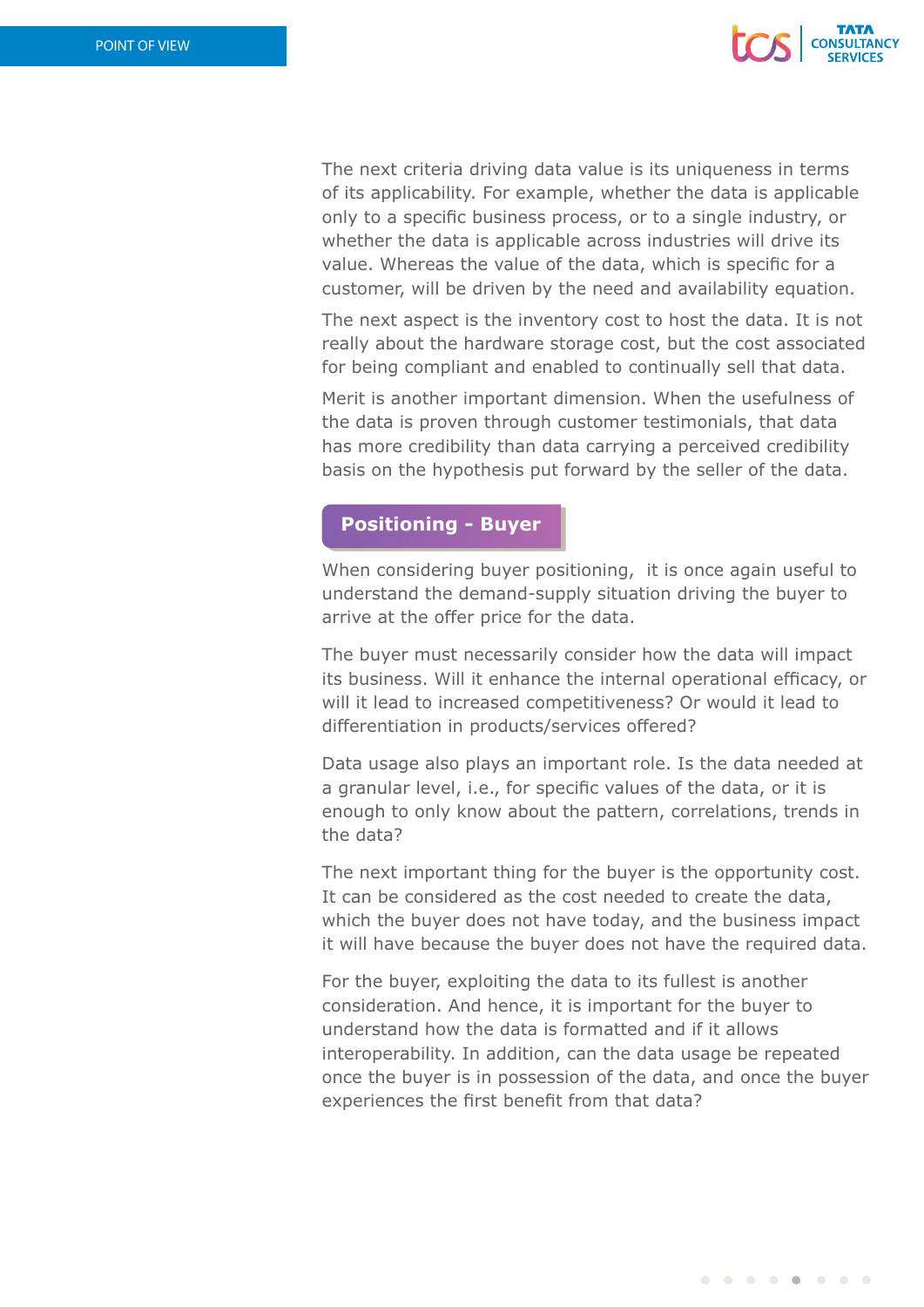

## **Pact - Contract**

The pact, or contract terms of how the seller and buyer negotiate on their part to agree on the price points, is the next typical consideration for data pricing.

From the seller perspective, it is important to factor in the kind of rights the seller is giving to the buyer for data usage. How well is the buyer protected in terms of the data usage being purchased, and is the seller indemnifying the buyer from the risks and liabilities associated with the data. The contractual terms of how the data will be kept up-to-date and apt for usage also play a key role. Is the seller going to provide periodic refreshes for the dynamic data? If yes, will there be incremental charges, and what would those charges be?

From the perspective of the buyer, the freedom to use the bought data without any risk and liabilities, as the business demands, is of paramount importance to the buyer. Whether the buyer can use the same data for a specific business process, or for an entire business unit or for the entire enterprise are other key considerations for the buyer. The time period for which data is available for use is important for the buyer. And once that time period is over, on the expiry of the data usage, what are the obligations of the buyer? Is the buyer expected to purge the data or preserve the data, as demanded by the specific business scenarios?

## **Parameters**

Parameters is the seventh and final P of the typical considerations for data pricing. In this article no formula is given to calculate the value of the data. The previous six Ps, discuss considerations in arriving at the value of the data. Both the seller and the buyer can independently do their calculations and arrive at their best bid price and the offer price respectively.

The market conditions, namely the competition and the uniqueness, play a key role here. The potential business benefits associated with the data is another dimension to consider. The next dimension is about the data itself –whether the data is easily available, does it have proven merit, what would be the usage terms of the data (to be used as-is or masked?), and is the data self-defining, all of which carry importance.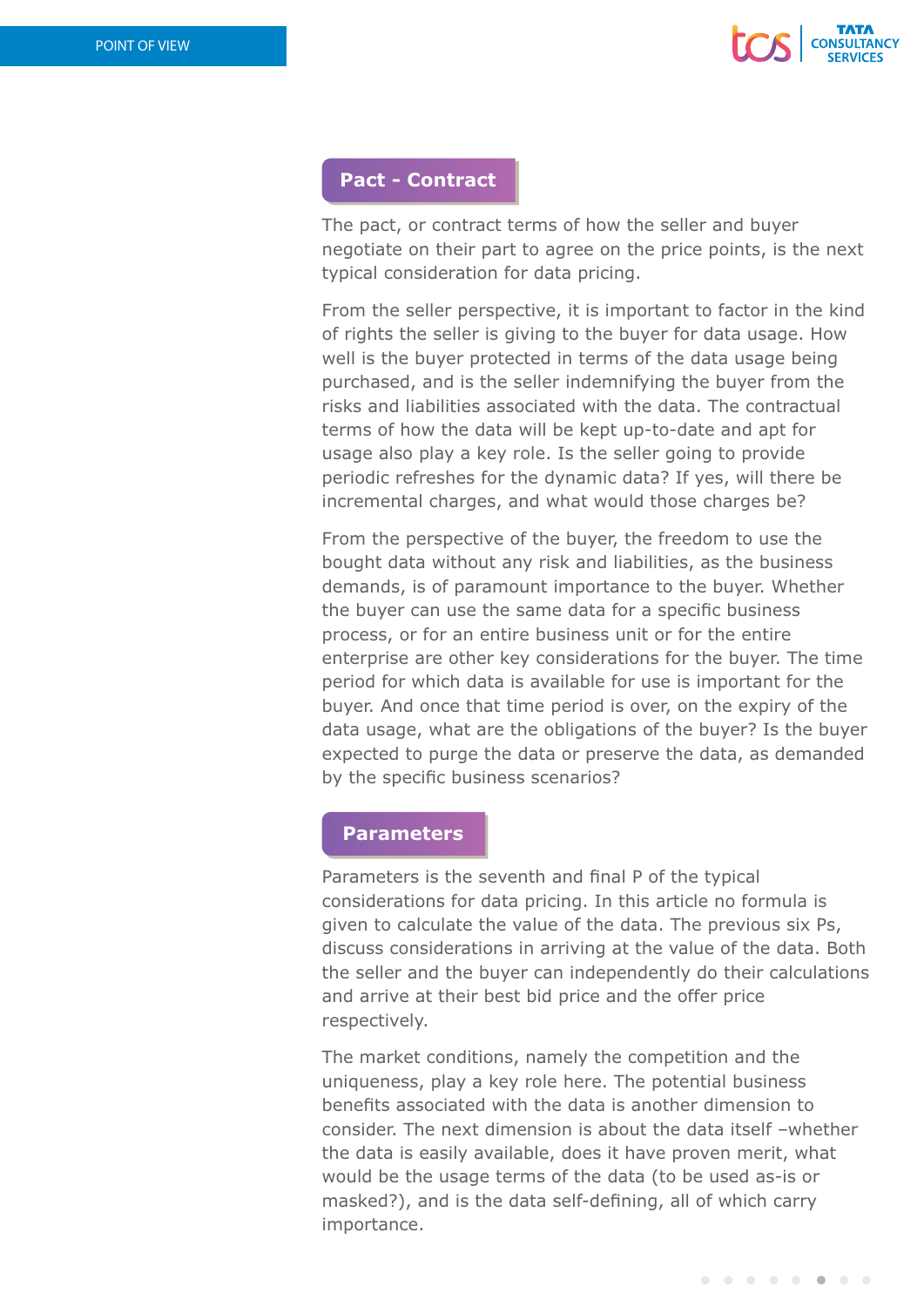

From the buyer perspective, aspects linked to opportunity cost, usage freedom, usage period, associated risks and liabilities are critical. From the seller perspective, inventory cost, and indemnification from any risks and liabilities are key.

# Four-quadrant view of data and decision making

Earlier sections of the article highlighted the importance of data in decision making. In any business scenario, the business stakeholders have to deal with both "Identified" and "Unidentified" which translate to "Identified-Identified" "Unidentified-Identified", "Identified-Unidentified" and "Unidentified-Unidentified", as shown in Table 1. Again, the data takes center stage here.

| <b>Radical innovation</b>                            | <b>Disruptive innovation</b>                               |
|------------------------------------------------------|------------------------------------------------------------|
| <b>Exploring new avenues</b>                         | <b>Demystifying unidentified</b>                           |
| <b>Managing "Identified - Unidentified"</b>          | <b>Managing "Unidentified - Unidentified"</b>              |
| Example: New products for<br>acquiring new customers | Example: Products for game-changing<br>customer experience |
| <b>Complementary innovation</b>                      | <b>Incremental innovation</b>                              |
| <b>Expand products/services portfolio</b>            | <b>Exploring new avenues</b>                               |
| <b>Managing "Unidentified - Identified"</b>          | <b>Managing "Identified - Identified"</b>                  |
| Example: Customer analytics<br>on ecosystem data     | Example: Compliance analytics<br>on enterprise data        |

In essence, it is about the business knowledge of the "scenario" and the "response" to that action.

- **Identified- Identified:** The business can analyze what/where/how/why to enjoy benefits of incremental innovation.
- **Julian Unidentified Identified:** The business can analyze the ecosystem data, which can lead to complementary innovation.
- **Identified Unidentified:** The business can analyze data beyond the ecosystem and the result can be radical innovation.
- **u** Unidentified -Unidentified: The business aims at demystifying uncertainties, which may lead to disruptive innovation.